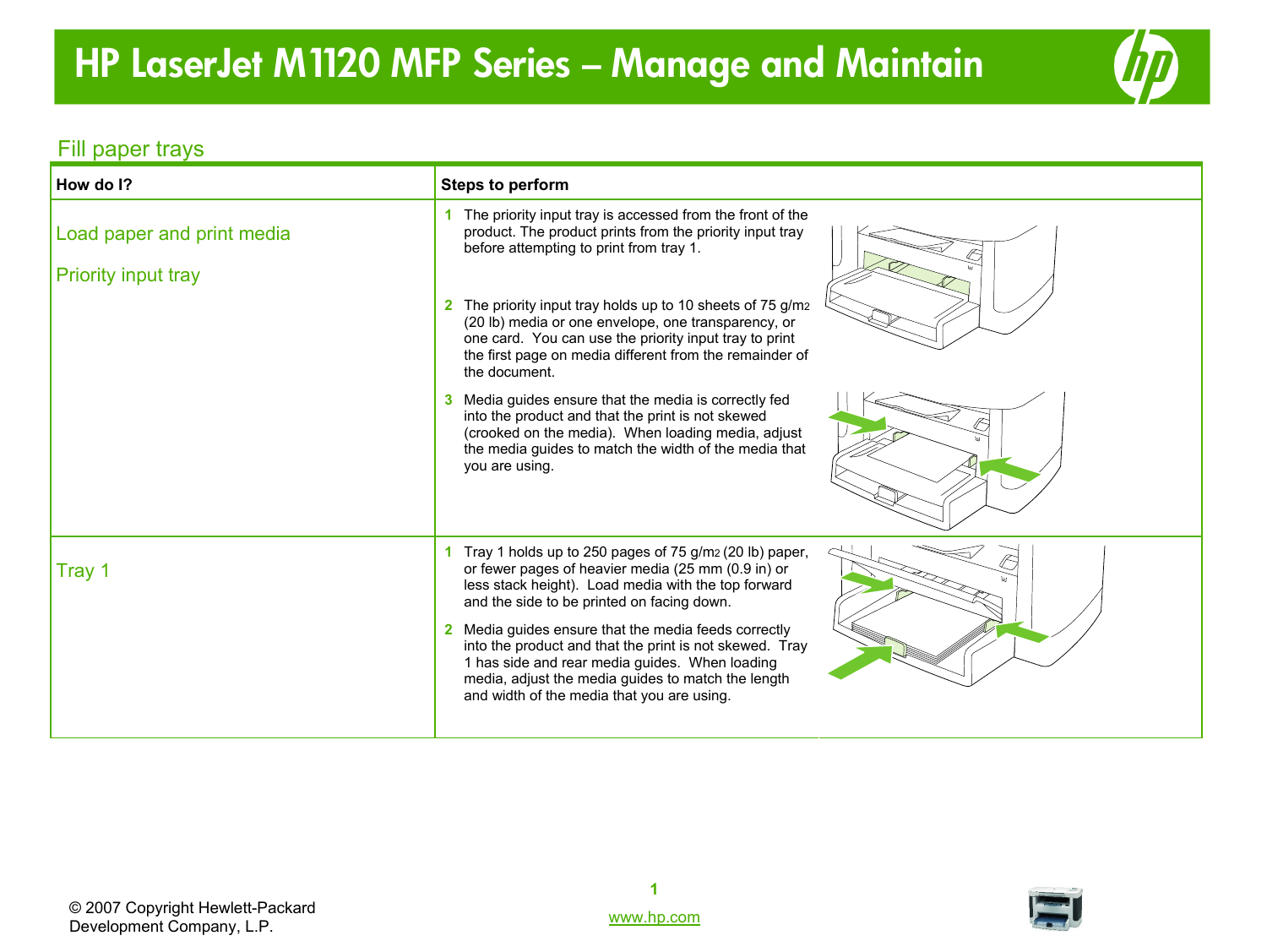## **HP LaserJet M1120 MFP Series – Manage and Maintenance**



| How do I?                                                                                            | <b>Steps to perform</b>                                                                         |                                                                                                                                                                                                                                                                                                                                                                                                                                                                                                          |
|------------------------------------------------------------------------------------------------------|-------------------------------------------------------------------------------------------------|----------------------------------------------------------------------------------------------------------------------------------------------------------------------------------------------------------------------------------------------------------------------------------------------------------------------------------------------------------------------------------------------------------------------------------------------------------------------------------------------------------|
| Load paper and print media (continued)<br>Configure trays                                            | 1 On the product control panel, press Setup.                                                    | $\begin{picture}(20,20) \put(0,0){\dashbox{0.5}(5,0){ }} \put(15,0){\circle{1}} \put(25,0){\circle{1}} \put(35,0){\circle{1}} \put(45,0){\circle{1}} \put(55,0){\circle{1}} \put(65,0){\circle{1}} \put(75,0){\circle{1}} \put(75,0){\circle{1}} \put(75,0){\circle{1}} \put(75,0){\circle{1}} \put(75,0){\circle{1}} \put(75,0){\circle{1}} \put(75,0){\circle{1}} \put(75,0){\circle{1}} \put(75,0$<br>$\begin{array}{ccc} \square & \square & \square \end{array}$<br>$\Box$<br>HP LaserJet M1120 MFP |
| Note: To set the default paper size or type from the<br>control panel, complete the following steps. | 2 Use the arrow buttons to select System setup, and<br>then press OK.                           | <b>System setup</b><br>$\overline{\mathbf{C}}$ $\overline{\mathbf{C}}$ $\overline{\mathbf{C}}$ $\overline{\mathbf{C}}$<br>$\begin{array}{ccc} \square & \square & \square \end{array}$<br>$\Box$<br>HP LaserJet M1120 MFP                                                                                                                                                                                                                                                                                |
|                                                                                                      | 3 Use the arrow keys to select Paper setup, and then<br>press OK.                               | Paper setup<br>$0$ $0$ $0$ $0$<br>$\begin{array}{ccc} \square & \square & \square \end{array}$<br>$\qquad \qquad \Box$<br>HP LaserJet M1120 MFP                                                                                                                                                                                                                                                                                                                                                          |
|                                                                                                      | 4 Use the arrow keys to select either Def. paper size or<br>Def. paper type, and then press OK. | Def. paper size<br>$\mathbf{C} \mathbf{C}$<br>$\begin{array}{ccc} \square & \square & \square \end{array}$<br>$\Box$<br>HP LaserJet M1120 MFP                                                                                                                                                                                                                                                                                                                                                            |

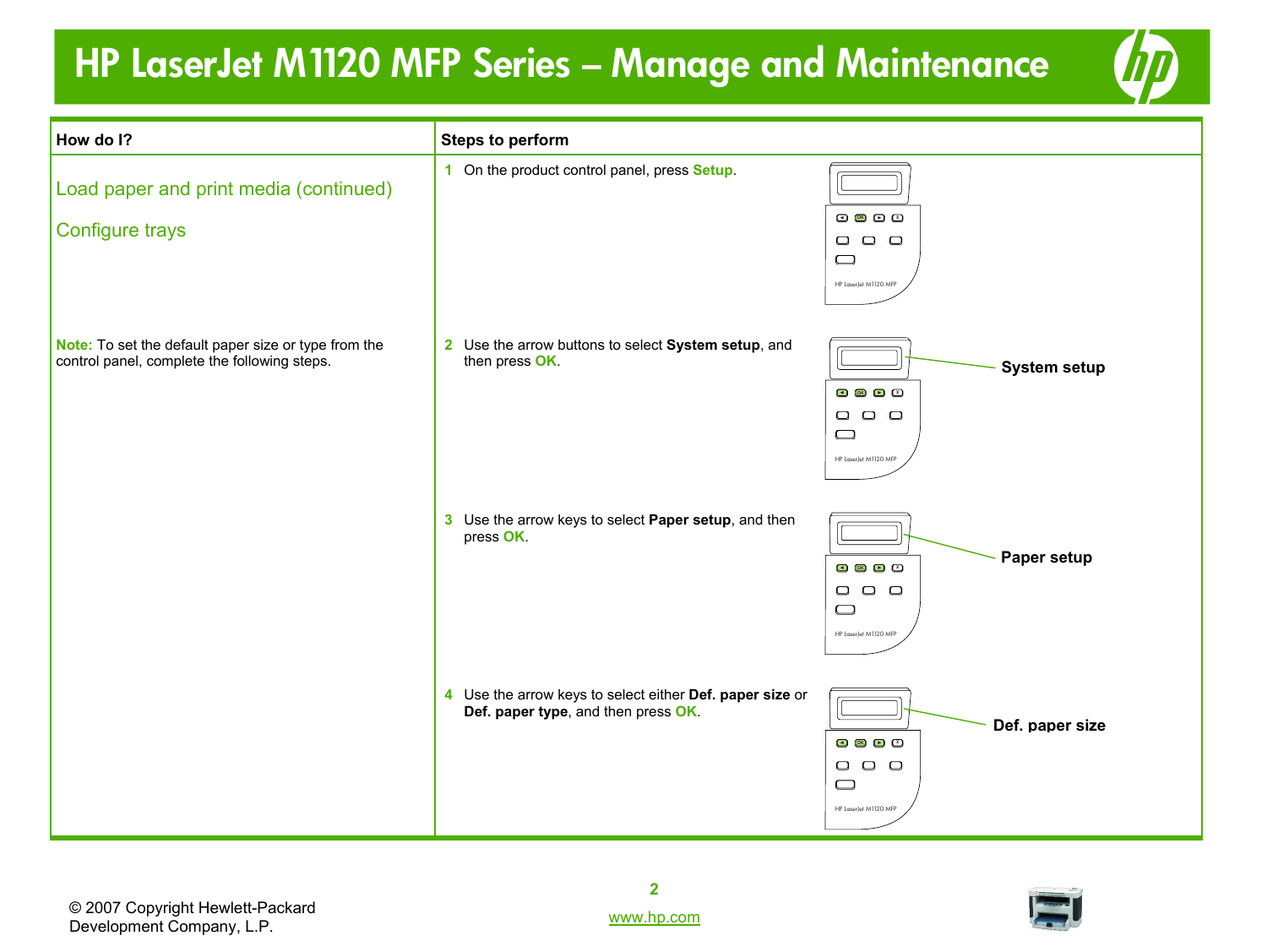## **HP LaserJet M1120 MFP Series – Manage and Maintain**



#### Replace print cartridges

| How do I?                | <b>Steps to perform</b>                                                                                                                                                                  |
|--------------------------|------------------------------------------------------------------------------------------------------------------------------------------------------------------------------------------|
| Replace print cartridges | 1 Open the print-cartridge door.                                                                                                                                                         |
|                          | 2 Grasp the handle on the print cartridge and then pull<br>the cartridge straight out to remove it. See the<br>recycling information inside the print cartridge box.                     |
|                          | 3 Rock the print cartridge back and forth.                                                                                                                                               |
|                          | Remove the new print cartridge from its packaging;<br>4<br>remove the orange cover from the print cartridge, and<br>then pull the orange tab straight out to remove the<br>sealing tape. |

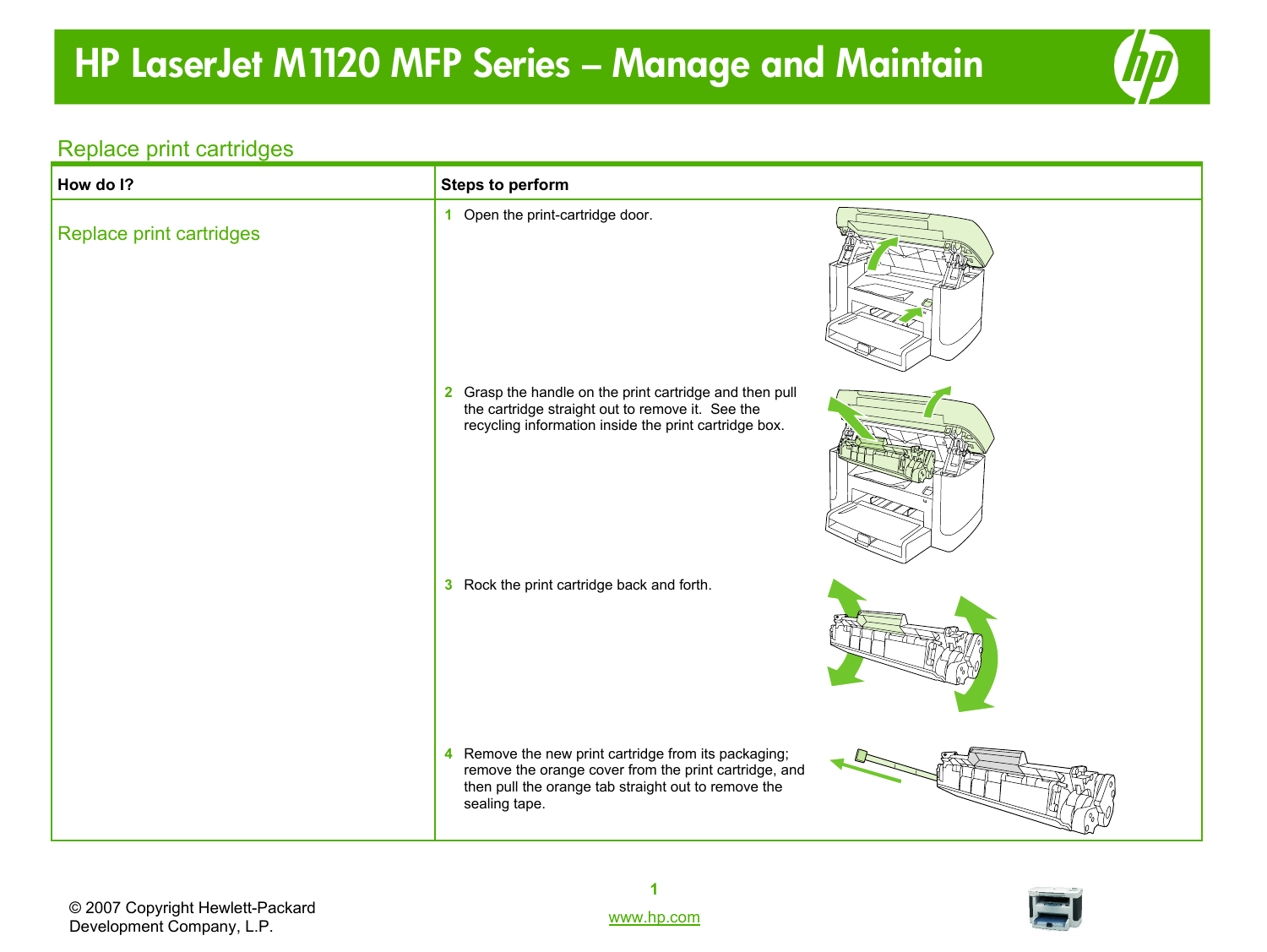### **HP LaserJet M1120 MFP Series – Manage and Maintain**



| How do I?                            | <b>Steps to perform</b>                                                 |  |
|--------------------------------------|-------------------------------------------------------------------------|--|
| Replace print cartridges (continued) | 5 Insert the cartridge into the product until it is firmly in<br>place. |  |
|                                      | 6 Close the print-cartridge door.                                       |  |

© 2007 Copyright Hewlett-Packard Development Company, L.P.



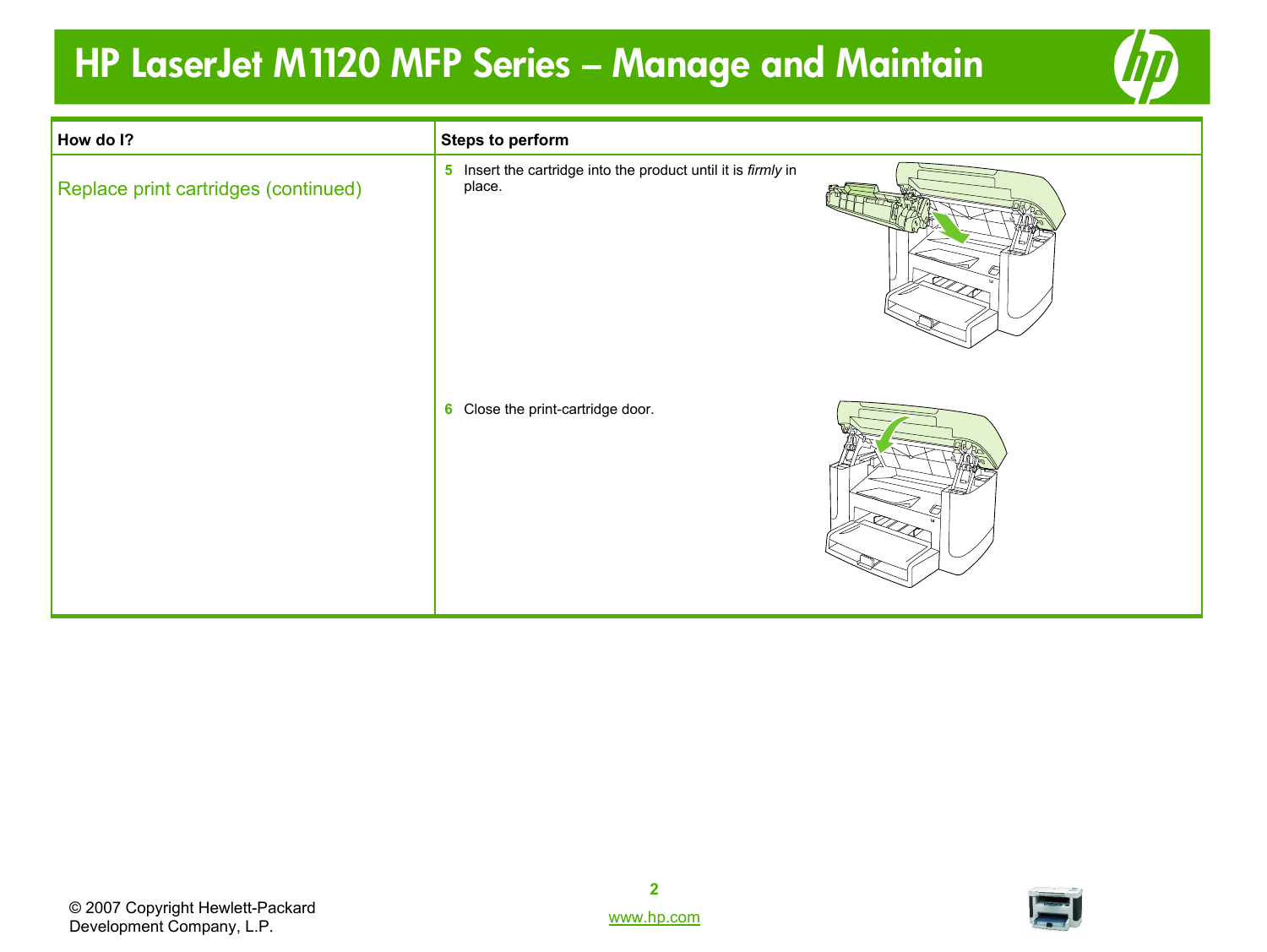# **HP LaserJet M1120 MFP Series – Copy**



### Clear paper jams

| How do I?                                                                                                                                                                   | <b>Steps to perform</b>                                                                                                                                                                                                                                                                                                      |  |
|-----------------------------------------------------------------------------------------------------------------------------------------------------------------------------|------------------------------------------------------------------------------------------------------------------------------------------------------------------------------------------------------------------------------------------------------------------------------------------------------------------------------|--|
| Clear jams from the input-tray areas                                                                                                                                        | 1 Open the print-cartridge door.                                                                                                                                                                                                                                                                                             |  |
| <b>CAUTION:</b> Do not use sharp objects, such as tweezers or<br>needle-nose pliers, to remove jams. Damage caused by<br>sharp objects will not be covered by the warranty. | Grasp the handle on the print cartridge, and then pull<br>$\mathbf{2}$<br>the cartridge straight out to remove it.                                                                                                                                                                                                           |  |
|                                                                                                                                                                             | 3 With both hands, grasp the side of the media that is<br>most visible (this includes the middle), and carefully<br>pull it free from the product.<br>When removing jammed media, pull the jammed<br>media straight away from the product. Pulling jammed<br>media out of the product at an angle can damage the<br>product. |  |



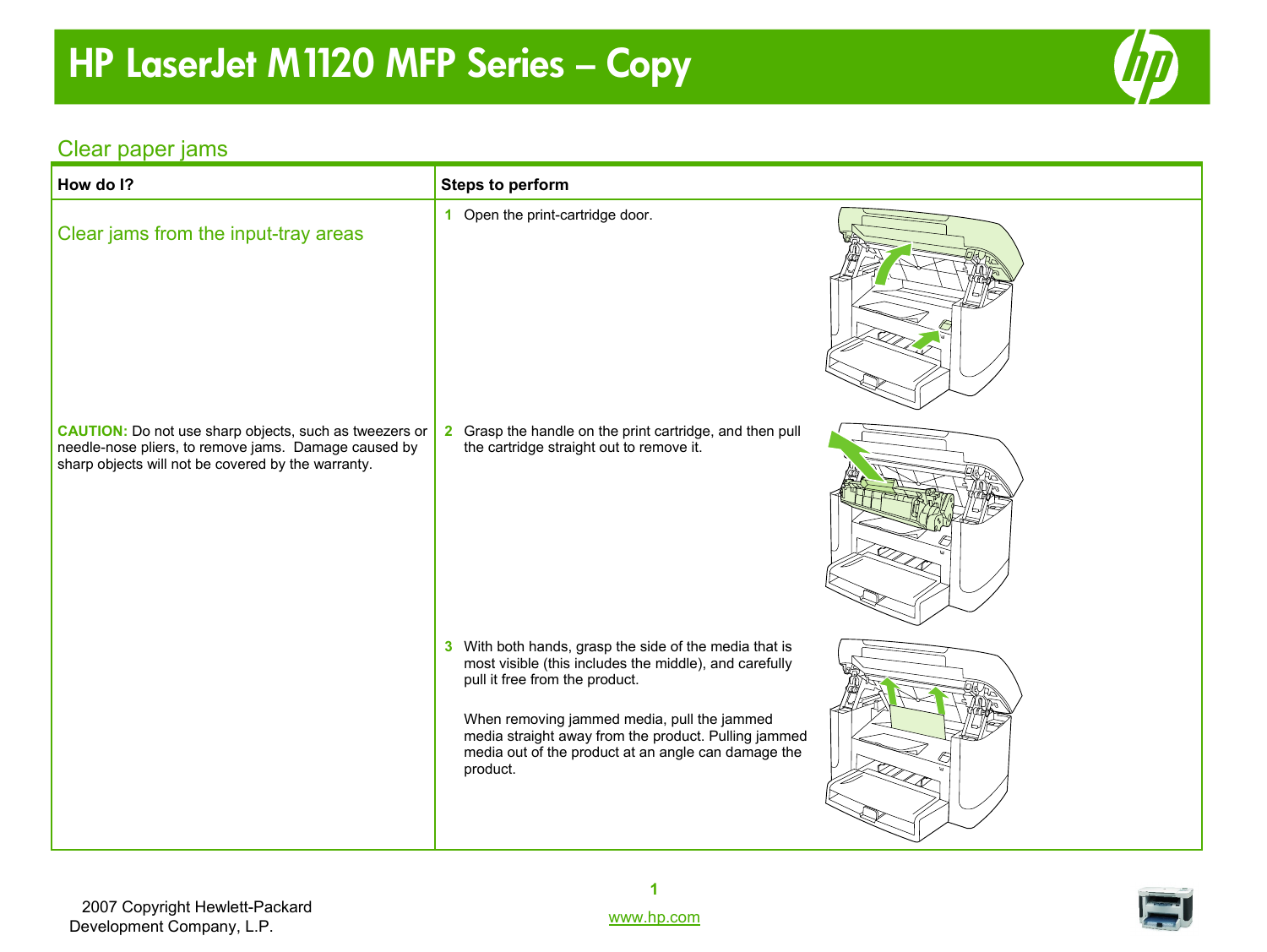# **HP LaserJet M1120 MFP Series – Copy**



| <b>Steps to perform</b>                                                                                                                                   |  |
|-----------------------------------------------------------------------------------------------------------------------------------------------------------|--|
| 4 Open tray 1 and remove the media stack.                                                                                                                 |  |
| 5 With both hands, grasp the side of the jammed media<br>that is most visible (this includes the middle), and<br>carefully pull it free from the product. |  |
| 6 Replace the print cartridge and close the print-<br>cartridge door.                                                                                     |  |
| 7 With both hands, grasp the side of the jammed media<br>that is most visible (this includes the middle), and<br>carefully pull it free from the product. |  |
|                                                                                                                                                           |  |